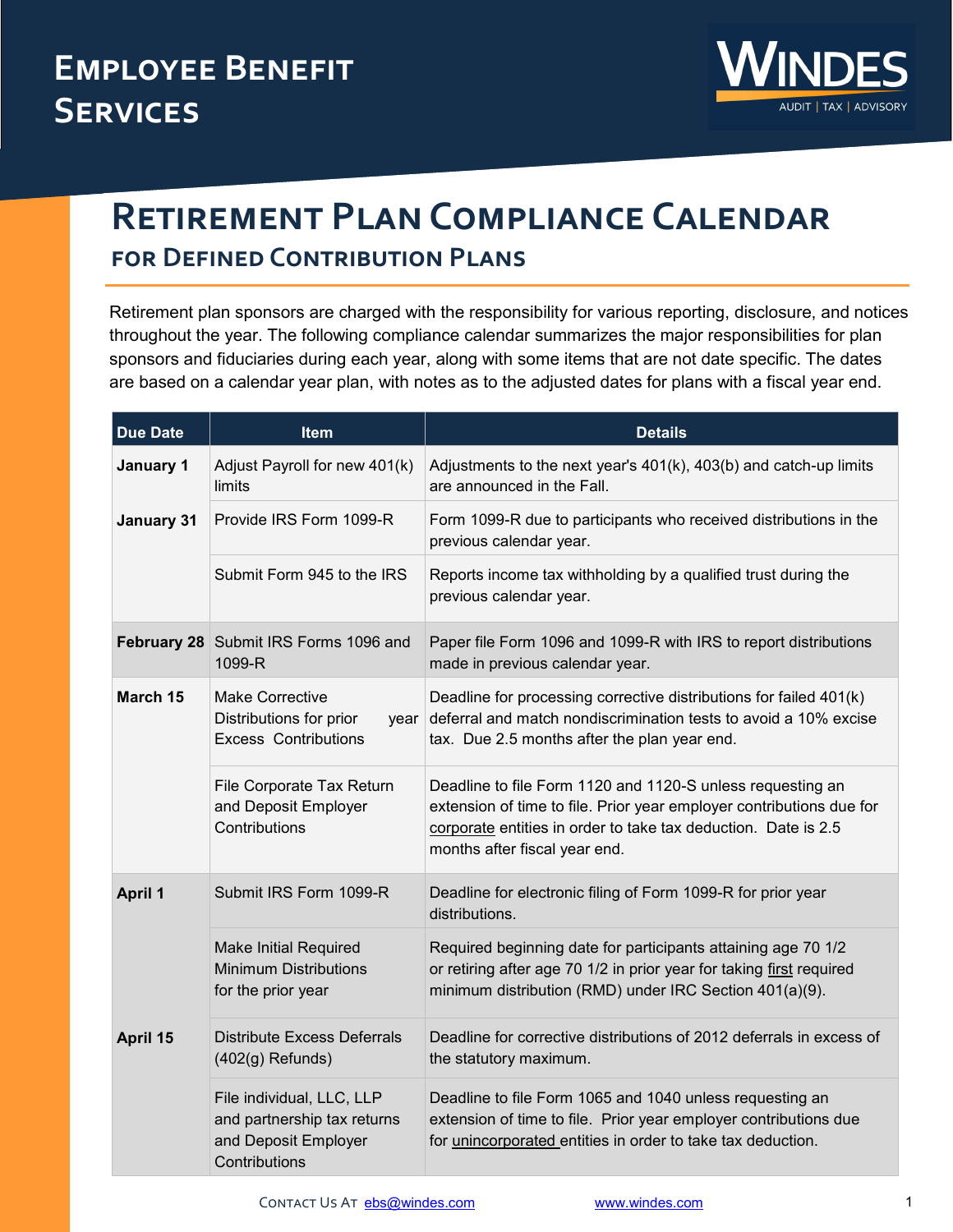| <b>Due Date</b>         | Item                                                                                                                        | <b>Details</b>                                                                                                                                                                                                                                                                               |
|-------------------------|-----------------------------------------------------------------------------------------------------------------------------|----------------------------------------------------------------------------------------------------------------------------------------------------------------------------------------------------------------------------------------------------------------------------------------------|
| July 29                 | Distribute Summary of Material<br>Modifications to Update SPDs for<br>2012 Amendments                                       | Summary of Material Modifications due to<br>participants (due no later than 210 days after the<br>end of the plan year in which the plan change is<br>adopted).                                                                                                                              |
| July 31                 | Submit Form 5500                                                                                                            | Form 5500 due (due seven months after plan<br>year), unless extended.                                                                                                                                                                                                                        |
|                         | Submit Form 5558                                                                                                            | Application for Extension of Time to File Certain<br>Employer Plan Returns (Form 5500, 5330) - due<br>by normal due date for filing.                                                                                                                                                         |
|                         | Submit Form 5330                                                                                                            | Reporting excise taxes related to employee<br>benefit plans, unless extended.                                                                                                                                                                                                                |
|                         | Form 8955-SSA                                                                                                               | Reporting certain information relating to each<br>participant with a deferred vested benefit, unless<br>extended.                                                                                                                                                                            |
| September 15            | File Corporate and Partnership<br>Tax Return and Deposit Employer<br>Contributions                                          | Extended deadline to file Forms 1120, 1065 and<br>1120-S. Final due date to deposit contributions<br>for prior year (8 1/2 months after plan year end).                                                                                                                                      |
| September 30            | Distribute Summary Annual Report<br>(SAR)                                                                                   | Summarized Form 5500 information is due to<br>participants by the later of 9 months after plan<br>year end, or 2 months after extended due date<br>of Form 5500.                                                                                                                             |
| October 15              | Submit IRS Form 5500                                                                                                        | Extended deadline to submit Form 5500 for<br>plans with Form 5558 filing extension.                                                                                                                                                                                                          |
|                         | File form 1040                                                                                                              | Final extended filing and funding date for sole<br>proprietors.                                                                                                                                                                                                                              |
| <b>October/November</b> | Distribute Annual 401(k) Plan Safe<br>Harbor Notice for the next year                                                       | Provide notice to eligible employees. Notice due<br>30-90 days before the beginning of the next plan<br>year.                                                                                                                                                                                |
|                         | <b>Distribute Qualified Default</b><br>Investment Alternative (QDIA)<br>Notice and Auto enrollment<br>notice, if applicable | Provide annual notice to all participants<br>(including alternate payees and beneficiaries) to<br>their rights to direct investments and<br>inform<br>how their accounts will be invested if they do not<br>investments. Due 30-90 days prior to<br>direct<br>beginning<br>of the next year. |
| December 31             | Required Minimum Distributions -<br>Age 70 1/2                                                                              | Due to participants who have begun receiving<br>minimum distributions.                                                                                                                                                                                                                       |
|                         | <b>Adopt Discretionary Amendments</b>                                                                                       | Deadline for formal adoption of amendments for<br>certain discretionary changes that became<br>effective during the plan year.                                                                                                                                                               |